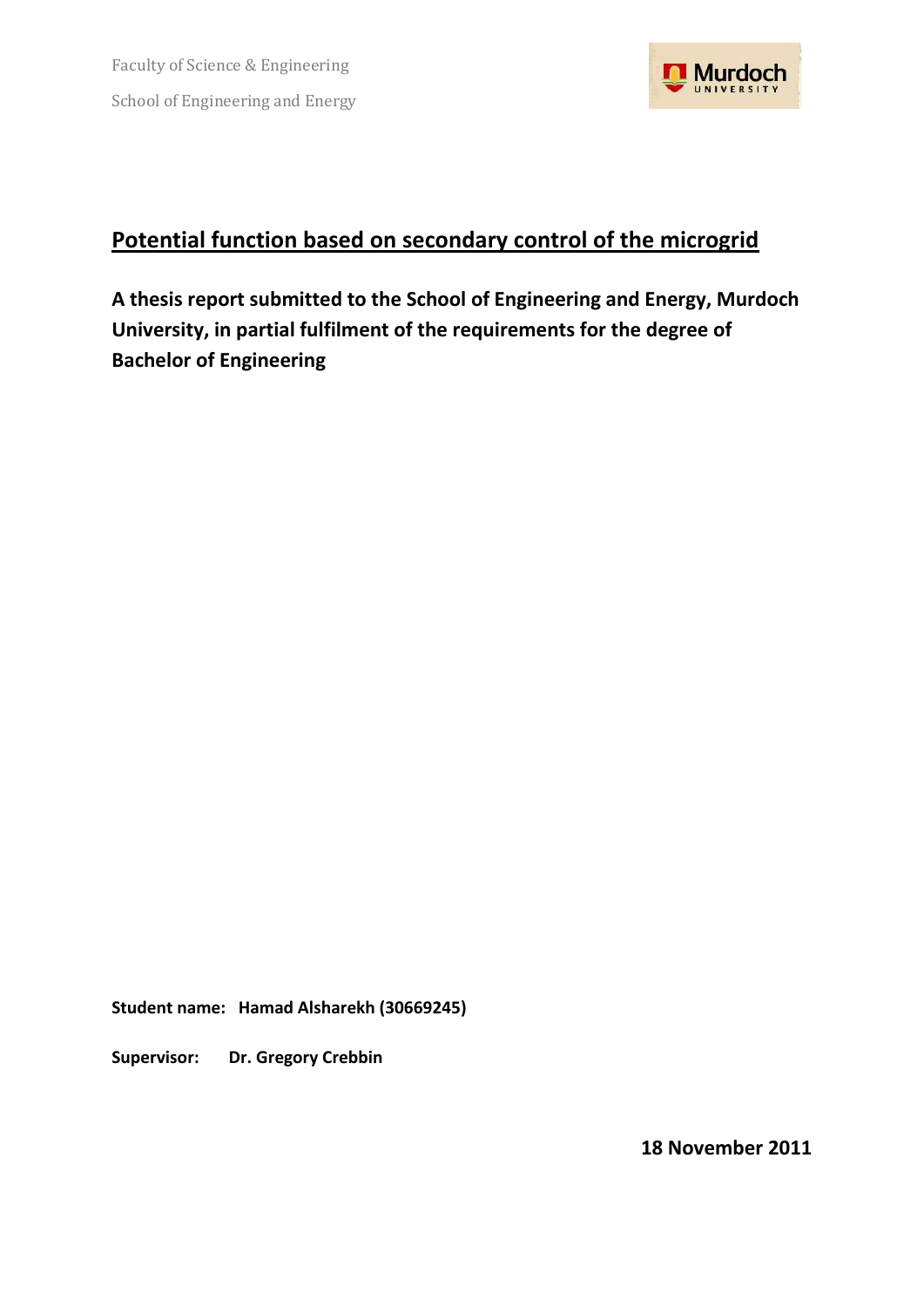Faculty of Science & Engineering School of Engineering and Energy



### <span id="page-1-0"></span>**Acknowledgment**

I would like to express my deep gratitude to my supervisor Dr. Gregory Crebbin for assisting me throughout my thesis course. Despite his busy schedule, Dr. Crebbin was always available to answer my questions and discuss my research findings with me. His valuable comments and advice gave me the confidence to overcome the challenges I faced throughout my thesis work.

I would also like to thank my lovely wife for her support and understanding during the times when I was too busy working on my thesis.

Finally, my deepest respect goes to my family in Saudi Arabia for their support and encouragement as I finish my engineering degree in Australia.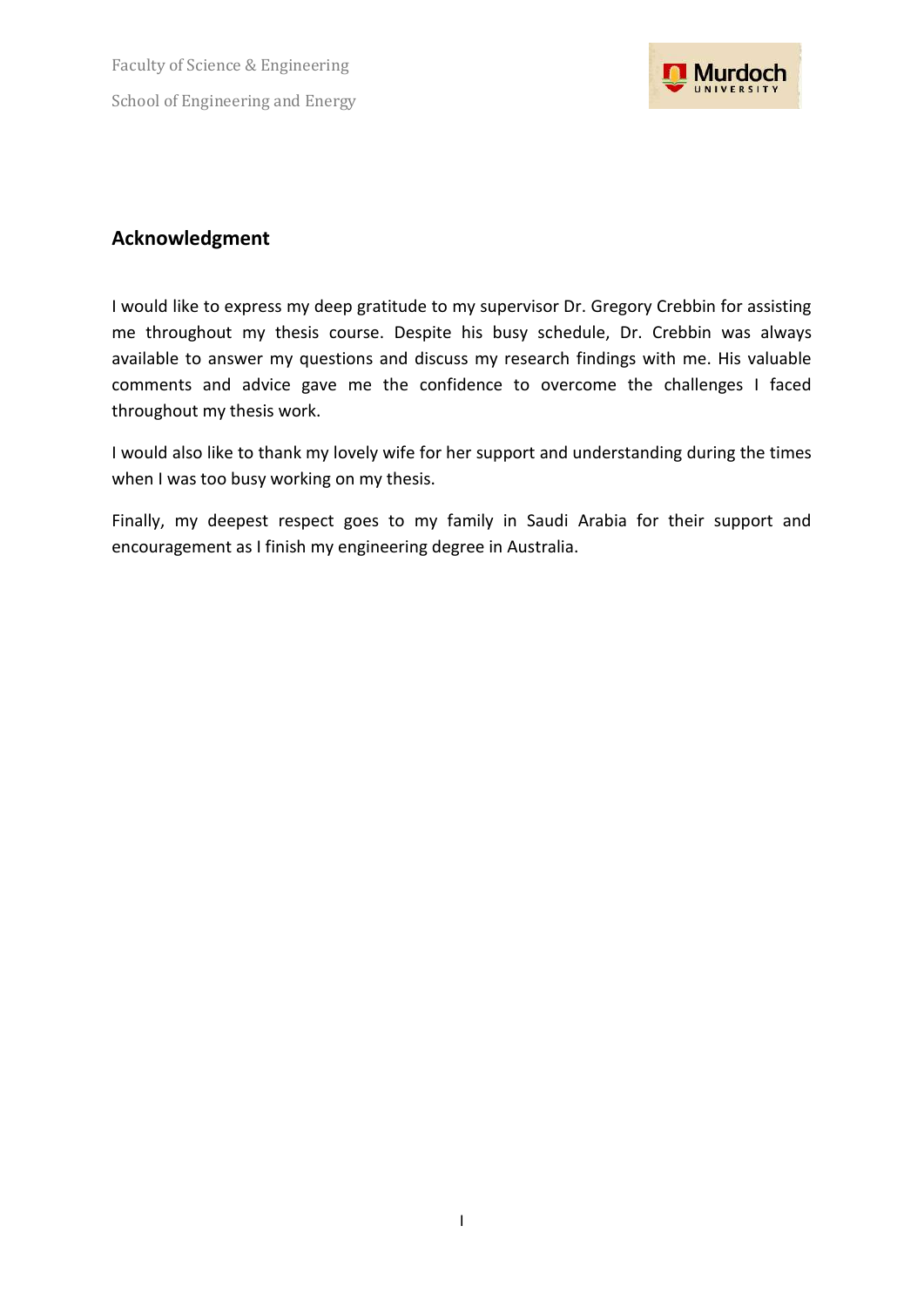Faculty of Science & Engineering School of Engineering and Energy



#### <span id="page-2-0"></span>**Abstract**

The potential function based on secondary control of the microgrid is introduced in this thesis. The potential function is used to control the voltage magnitude of secondary control in the islanded mode only. Such control scheme ensures that the terminal voltage of a distributed generator is equal to the desired voltage. This method was tested in Matlab to determine the minimum voltage magnitude required during normal operations. After obtaining the results from Matlab, a typical microgrid system was simulated in Powerlib to validate the results. The voltage magnitude was assumed to be within a certain range, and the potential function was used to compute the minimum voltage magnitude supplied by distribution generators. Overall, the potential function minimiser is a useful method that can be reliably used for the secondary voltage control of a microgrid in the islanded mode.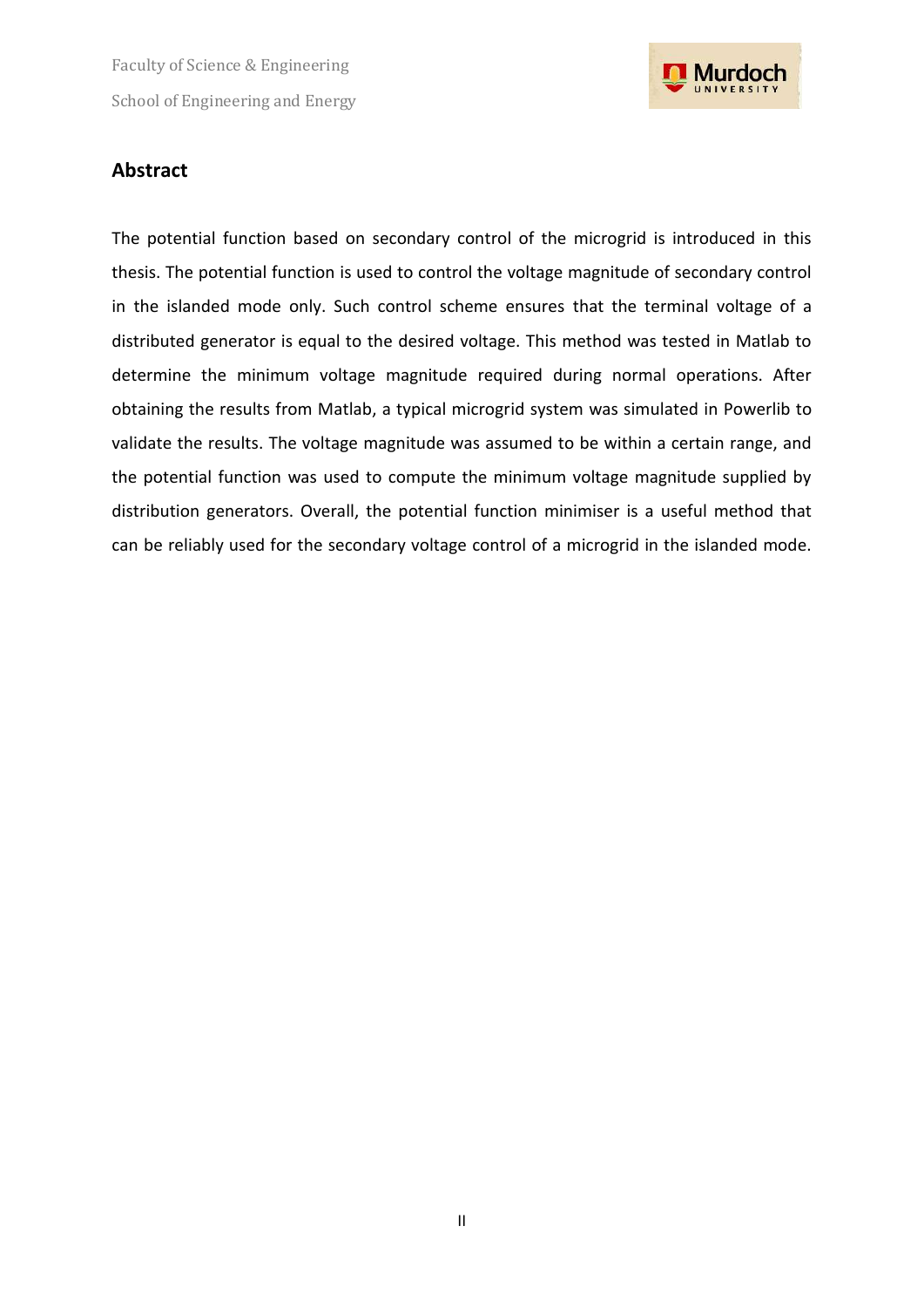

## **Contents**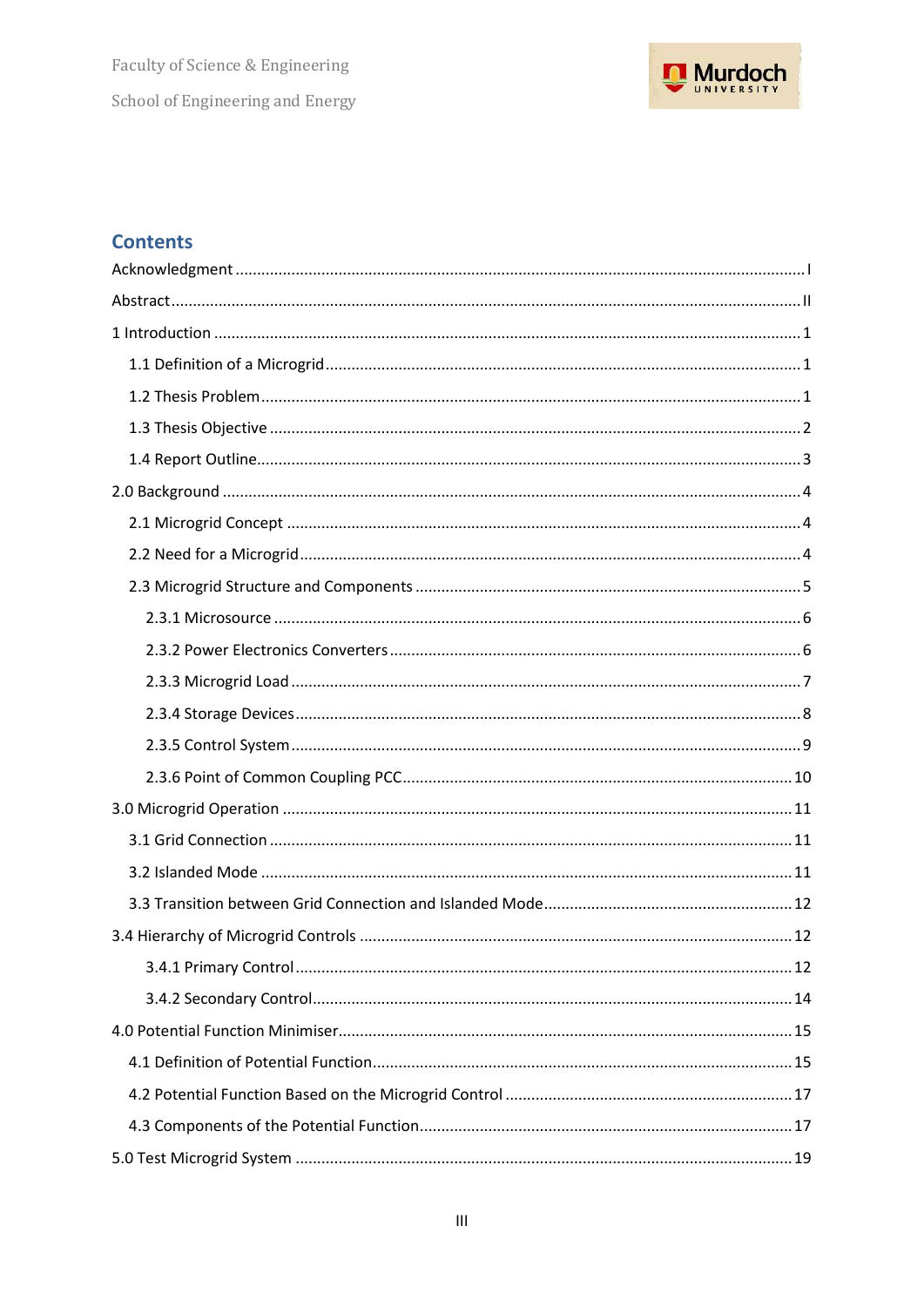

#### **List of Figures**

| Figure A.5: Equivalent Circuit of the Selected System after Adding the Series Impedances  38   |  |
|------------------------------------------------------------------------------------------------|--|
|                                                                                                |  |
|                                                                                                |  |
| Figure A.8: Equivalent Circuit for the Selected System after Adding Z2+Z3 40                   |  |
|                                                                                                |  |
| Figure A.10: Equivalent Circuit for the Selected System after Adding the Series Impedances  41 |  |
|                                                                                                |  |
| Figure A.12: Equivalent Circuit for the Selected System after Adding Z2+Z3                     |  |
|                                                                                                |  |
|                                                                                                |  |
|                                                                                                |  |